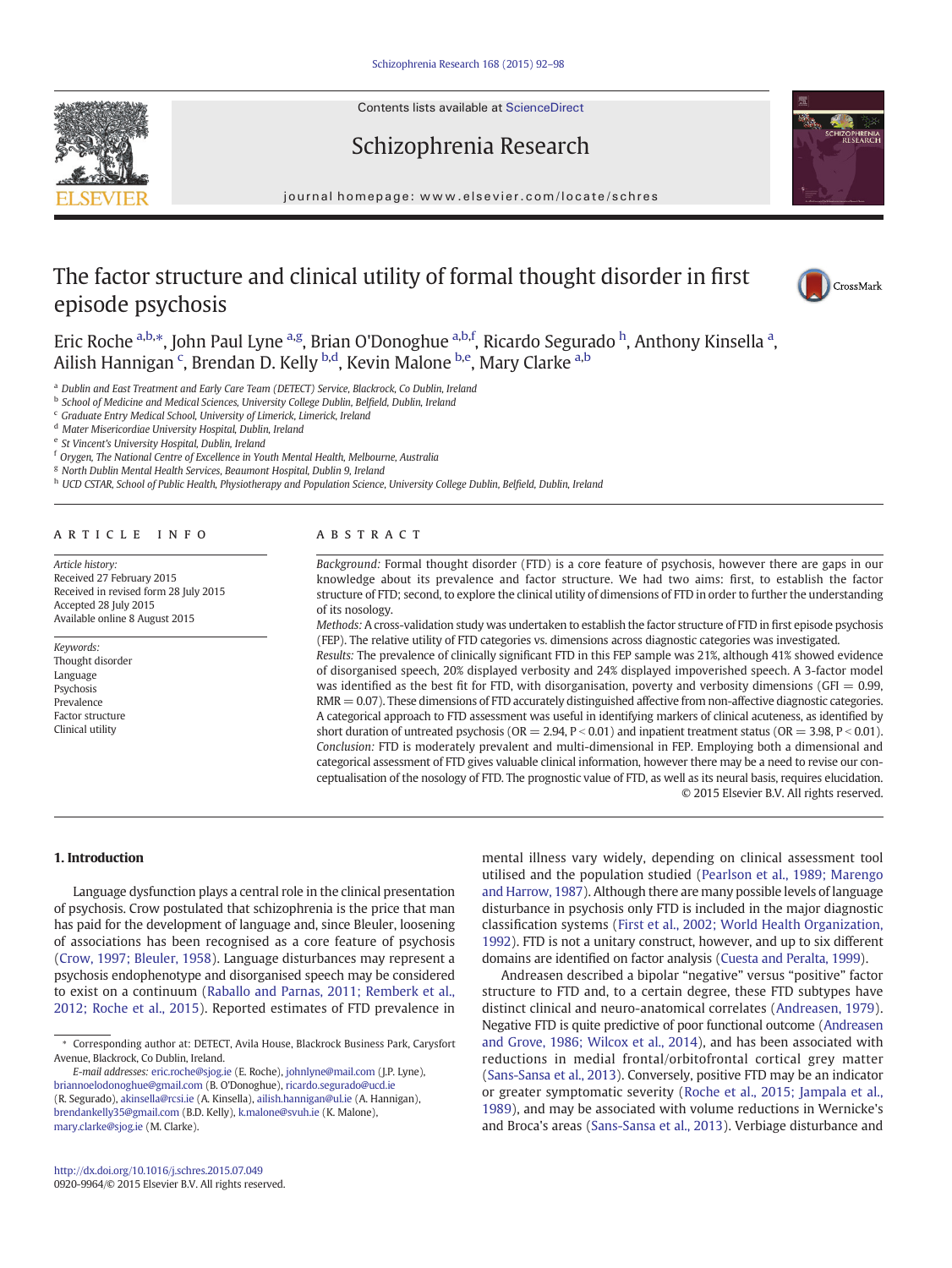disorganised speech correctly identify up to 91% of schizophrenia versus mania diagnoses, however a two-factor structure does not adequately reflect the full clinical complexity of FTD ([Taylor et al.,](#page--1-0) [1994](#page--1-0)). Other dimensions, such as "idiosyncratic" and "attentional", have more recently been identified and demonstrate some diagnostic validity ([Cuesta and Peralta, 1999, 2011a\)](#page--1-0).

Authors of the Diagnostic and Statistical Manual, 5th Edition (DSM-V) emphasise the importance of dimensional assessment of psychopathology [\(Heckers et al., 2013](#page--1-0)). The limitations of a categorical approach to diagnosis are well recognised: diagnostic groups have significant overlap in their clinical presentation, management strategies, prognosis, genetic underpinnings and clinical course ([Kamphuis and Noordhof, 2009;](#page--1-0) [Owen et al., 2007; Whitty et al., 2005; Bromet et al., 2011; Van et al.,](#page--1-0) [2009](#page--1-0)). To date most FTD research has investigated only those diagnosed with schizophrenia, often drawing from hospital and institutional samples [\(Taylor et al., 1994; Berenbaum et al., 1985; Mortimer et al., 1990](#page--1-0)). Although there has been a move towards investigating FTD in mixed diagnostic samples, the clinical utility of FTD dimensions has received little investigation [\(Cuesta and Peralta, 2011a\)](#page--1-0). Furthermore, to date there has been no study of FTD in FEP. This is important because this population has had limited exposure to neuroleptics, the long-term effects of which can influence language function [\(Spohn et al., 1986;](#page--1-0) [Goldberg et al., 2000](#page--1-0)).

### 1.1. Aims

To investigate the prevalence and factor structure of FTD in a mixed diagnostic FEP sample. To compare the clinical utility and diagnostic validity of dimensional vs. categorical assessment of FTD.

#### 1.2. Objectives

- 1. To perform a cross-validation study of the factor structure of FTD, as assessed by the Scale for the Assessment of Positive Symptoms (SAPS) and the Scale for the Assessment of Negative Symptoms (SANS), in a randomly-divided FEP sample ([Andreasen, 1984a,b](#page--1-0)).
- 2. To establish the prevalence of FTD in a FEP sample.
- 3. To establish whether dimensional FTD identified through factor analysis contributes to diagnostic validity and clinical utility in excess of categorical FTD assessment. A clinical characteristic possesses utility if it "provides nontrivial information about prognosis and likely treatment outcomes, and/or testable propositions about biological and social correlates" ([Kendell and Jablensky, 2003](#page--1-0)).

#### 2. Materials and methods

#### 2.1. Participant selection

We included individuals aged 16–65 years old who were diagnosed with affective and non-affective FEP by an early intervention in psychosis (EIP) service between February 2006 and July 2014. Participants were referred to the EIP service from general practitioners, outpatient departments and inpatient units in three defined mental health catchment areas in the Dublin Mid-Leinster region of Ireland. This includes a total catchment of 390,000 individuals, and includes referrals from a private psychiatric hospital located within the catchment area.

### 2.2. Exclusion criteria

Individuals with learning disability and those who had been treated with antipsychotic medication for more than 30 days were excluded from this study.

#### 2.3. Structured clinical assessments

Participants' diagnosis was established with the SCID-IV. The SCID-IV was also used to assess the presence of categorical FTD, which it defines as disorganised speech, with derailment, tangentiality and incoherence given as examples. Severity of FTD and other psychotic symptoms was assessed with the SAPS and SANS. The SAPS includes 8 items typical of positive thought disorder, and the SANS contains 4 items that reflect alogia. SAPS and SANS symptoms are rated on a 6-point scale. Depressive symptomatology was rated with the Calgary Depression Scale for Schizophrenia (CDSS) [\(Addington et al., 1993](#page--1-0)). Duration of untreated psychosis (DUP) was estimated with the Beiser Scale, or the SCID if the Beiser Scale was unavailable ([Beiser et al.,](#page--1-0) [1993; First et al., 2002](#page--1-0)).

Assessments were performed by 20 clinicians, 14 of whom were post-membership psychiatry registrars and the remainder of whom were members of allied clinical specialties. Inter-rater training for SCID, SAPS and SANS assessments was completed for every assessor, using live and video-recorded interviews. Agreement on SCID-IV diagnosis was at least 0.82 and all Kappa values for distinguishing schizophrenia spectrum from non-schizophrenia spectrum disorders were 1.0. Intra-class correlation coefficients (ICC) between raters were determined for the SAPS and SANS using two-way mixed model with absolute agreement. ICC may be interpreted as excellent  $(>0.75)$ , good  $(0.60-0.74)$ , fair  $(0.40-0.59)$  and poor  $(<0.40)$  [\(Cicchetti, 1994](#page--1-0)). For the SAPS the median ICC was 0.91 (range 0.82–1.0) and for the SANS it was 0.89 (range 0.67–0.99).

#### 2.4. Statistical analysis and handling of data

Statistical analysis was carried out using IBM SPSS Statistics Software Version 20 and IBM Amos Software Version 20 [\(IBM SPSS, 2011; IBM](#page--1-0) [Amos, 2011\)](#page--1-0). Variables that were not normally distributed were transformed using square root or logarithmic transformation. Following log transformation FTD dimensions remained skewed and, therefore, their original non-transformed values were compared across diagnostic groups using the non-parametric Kruskal Wallis test. Binary logistic regression was used to investigate the predictors of binary dependent variables. Several measures of multicollinearity were assessed including correlation coefficients, the determinant of the correlation matrix, tolerance and variance inflation factor.

A cross-validation approach to factor analysis involves exploratory factor analysis (EFA) in one half of a sample and confirmatory factor analysis (CFA) in the other half [\(de Vet et al., 2005](#page--1-0)). The full sample was stratified by diagnosis (schizophrenia, mania and substanceinduced psychotic disorder). These diagnoses differ in the quality and frequency of associated FTD and it was important that they were equally distributed in each group ([Hoffman et al., 1986; Stone et al., 2013](#page--1-0)). A split-half sample was randomly selected within each diagnosis category using a random number generator function in SPSS. EFA was carried out on one half of the sample using principal components analysis (PCA) in SPSS. In addition to clinical interpretability, individual factors were chosen based on eigenvalues greater than 1.0, visual inspection of the Scree Plot and communality values exceeding 0.4, using an approach previously employed in this area ([Cuesta and](#page--1-0) [Peralta, 2011a\)](#page--1-0). A varimax rotation was used on the initial factors extracted to aid interpretability.

CFA was performed using Amos, with factors extracted using Unweighted Least Squares (ULS), rather than Maximum Likelihood, because the distribution of FTD ratings was non-normal [\(Cuesta and](#page--1-0) [Peralta, 1999](#page--1-0)). For ULS analysis, higher Goodness of Fit Index (GFI) values and lower Root Mean Square Residual (RMR) values indicate a better fit of the model. Our sample size ( $n = 603$ ) satisfied conservative recommendations in relation to required sample size to carry out a factor analysis, whether that is a minimum subject to variable ratio of